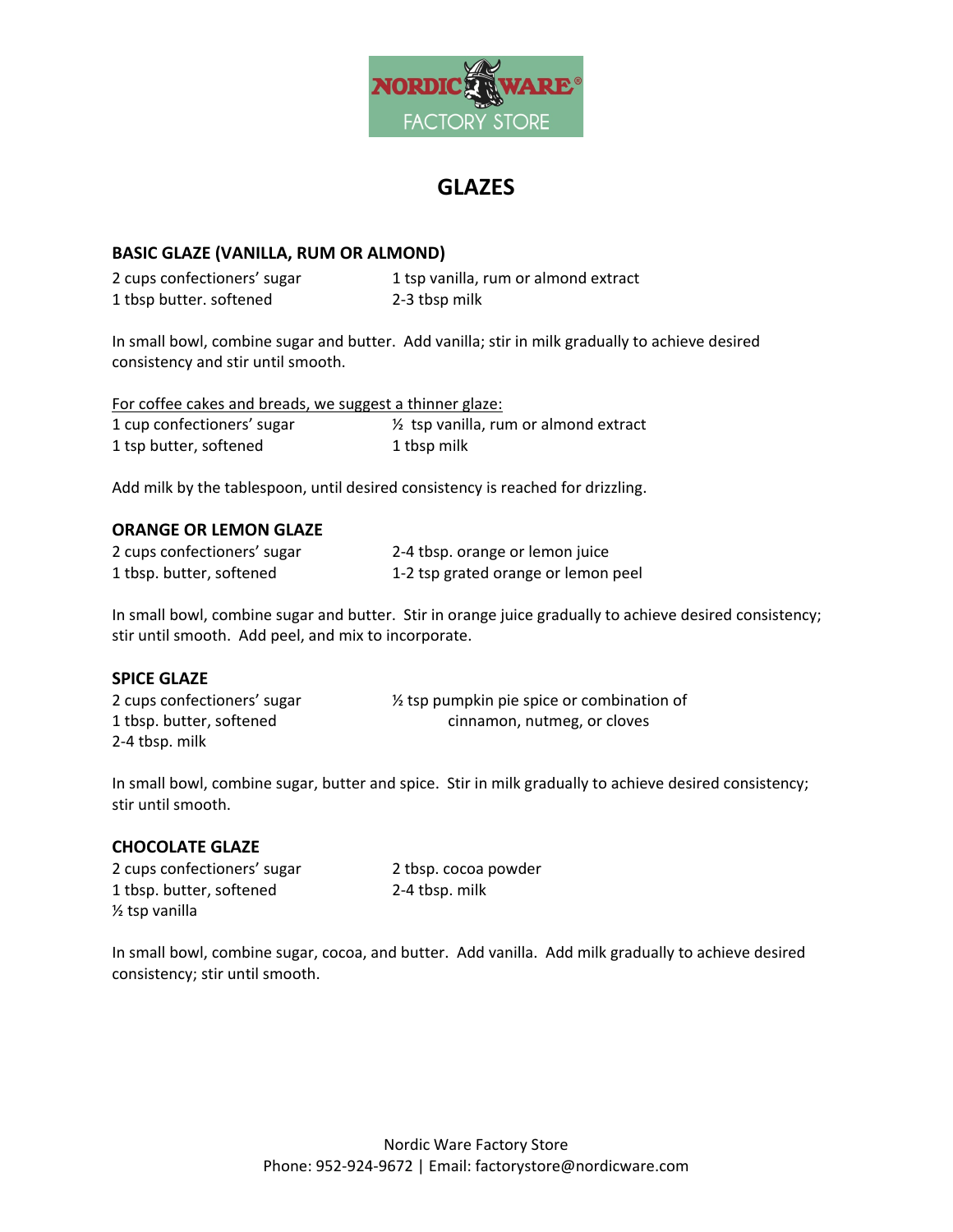

# **PEANUT BUTTER GLAZE**

2 cups confectioners' sugar 2-1/2 tbsp. peanut butter 2-4 tbsp. milk

In small bowl, combine sugar and peanut butter. Stir in milk gradually to achieve desired consistency; stir until smooth.

# **BRANDIED CHOCOLATE GLAZE**

2 squares semi-sweet chocolate 2 tbsp. brandy or kirsch 1-1/2 tbsp. butter 1-3 tsp. Milk 2 cups confectioners' sugar

Melt chocolate with butter over low heat, stirring constantly until smooth. Remove from heat. In small bowl, combine sugar, melted chocolate and brandy. Stir in milk gradually to achieve desired consistency and stir until smooth.

#### **BUTTERSCOTCH GLAZE**

2 tbsp milk

¼ cup butter 1 cup confectioners' sugar % cup brown sugar 1 tsp vanilla or rum extract

In saucepan combine butter, brown sugar, and milk. Bring to full boil. Add confectioners' sugar and extract. Beat until smooth. Additional milk may be added to obtain desired consistency.

## **CREAM CHEESE GLAZE**

1 (3 oz.) pkg. cream cheese, softened 1-1/2 cups confectioners' sugar 1 tbsp. butter, softened 2-3 tbsp. milk ½ tsp. Vanilla

In small bowl, combine cream cheese, butter, and vanilla; beat until smooth. Stir in sugar and milk gradually to achieve desired consistency. Beat until smooth.

#### **COFFEE GLAZE**

Scant 3 tbsp. hot milk 1 tbsp. soft butter

2 tsp. Instant coffee 2 cups confectioners' sugar

Dissolve instant coffee in hot milk. In small bowl, combine sugar and butter. Stir in milk gradually to achieve desired consistency, and stir until smooth.

#### **BOURBON OR RUM SYRUP**

| 1 cup sugar             | 1/ <sub>2</sub> tsp vanilla      |
|-------------------------|----------------------------------|
| $\frac{1}{2}$ cup water | $\frac{1}{2}$ oz. bourbon or rum |
| 1 tsp. Butter           |                                  |

Boil sugar and water 5 minutes. Add remaining ingredients. Cook until a syrupy mixture.